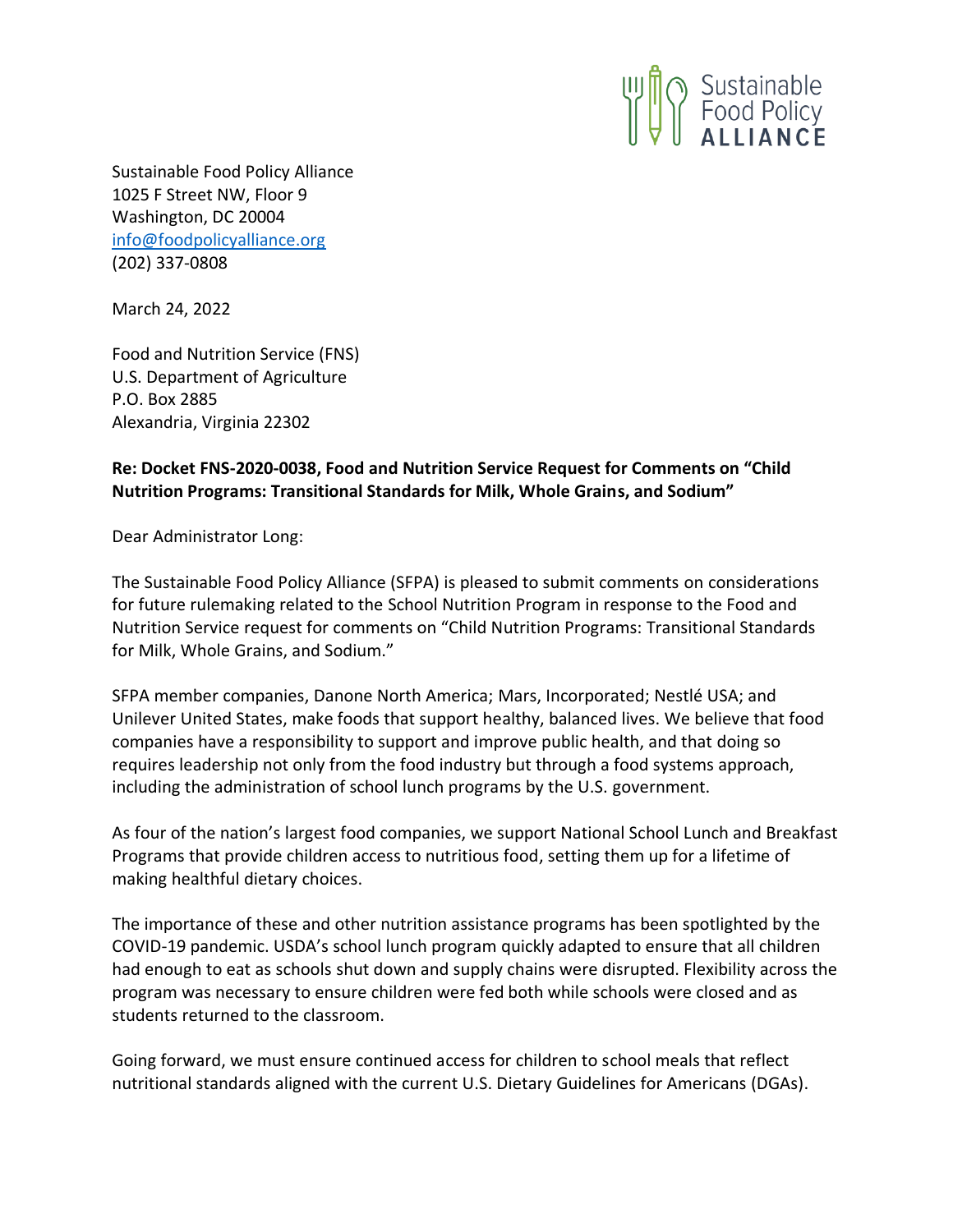

SFPA agrees with leading public health and nutrition stakeholders that the National School Lunch and Breakfast Programs should:

- Expand and ensure year-round access to school meals while maintaining strong nutrition requirements;
- Enhance access to school nutrition programs while maintaining strong nutrition requirements and make COVID-19 waivers permanent (e.g., eliminate congregate requirement);
- Increase overall funding for school breakfasts;
- Implement evidence-based nutrition standards in the most recent Dietary Guidelines for Americans (DGAs) in school meals and other foods sold in schools;
- Support and provide adequate funds to ensure students receive comprehensive and culturally appropriate health and nutrition education that addresses such things as appropriate portion sizes and choosing nutrient-dense foods, and is based on the most current recommendations in the DGAs; and
- Provide technical assistance, capital funds, financial support and other resources to aid schools in developing menus, adequately storing nutritious foods and cooking and serving meals that meet nutritional standards and act to ensure the supply chain can deliver. School policies and programs should provide ample time for children and adolescents to consume their meals. And schools should have resources to teach students about their nutritional needs and how to meet them over the course of a lifetime.

We appreciate the opportunity to submit these comments regarding the National School Lunch and Breakfast Programs. We hope that you will consider the SFPA as a resource as you move forward.

Sincerely,

Chris Adamo **Peter Rowan** Vice President Vice President Federal and Industry Affairs **Example 20 Industry Affairs** U.S. Public Affairs Danone North America, PBC Mars, Incorporated